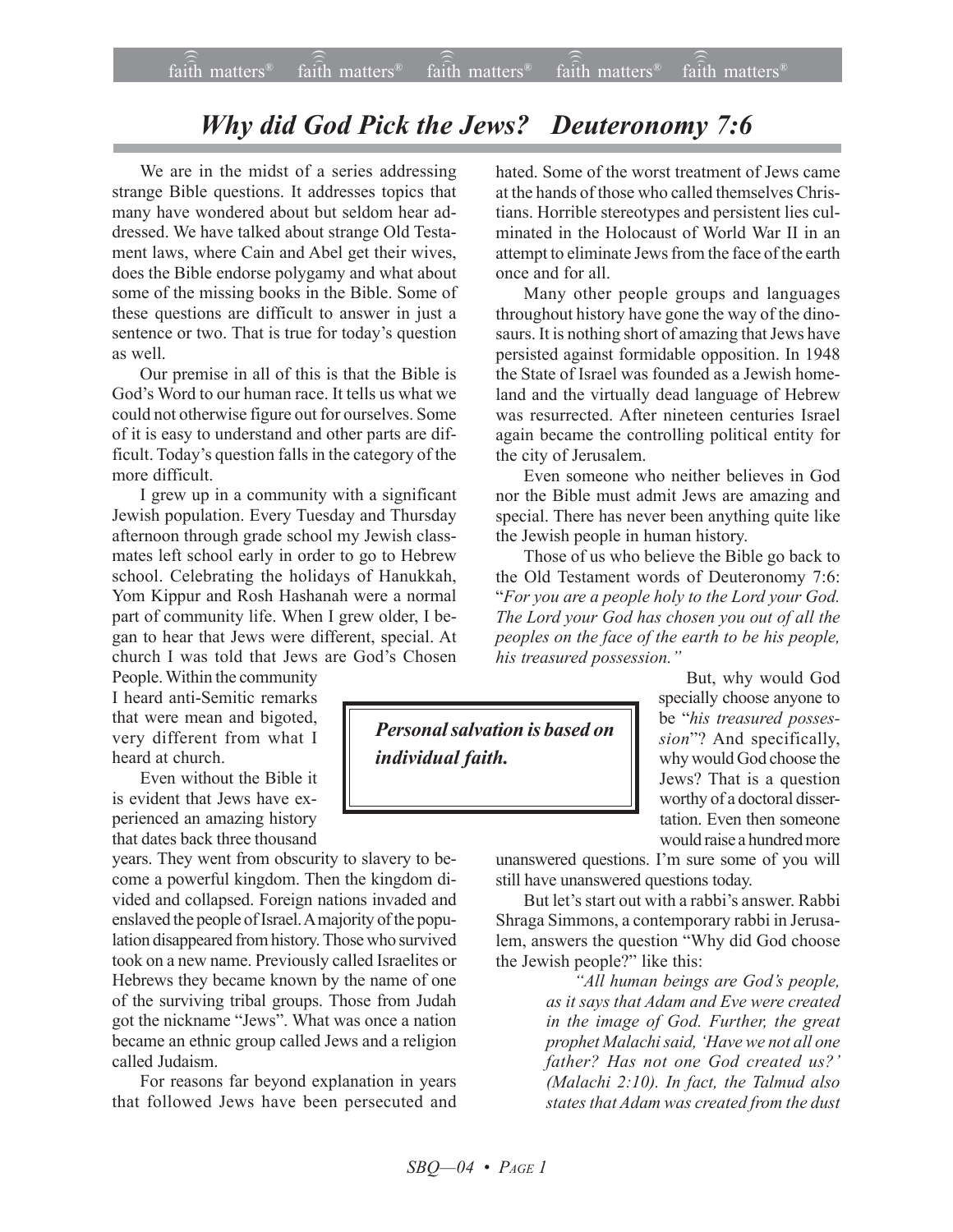## of all four corners of the earth (so to speak) so that no one nation could claim the distinction of being better.

"Historically, however, the world slipped away from its relationship with God and eventually the entire world was idolaters. Abraham rediscovered the idea of one God, and chose to accept the challenge to change the world through an understanding of monotheism and morality. Through his dedication and willingness to give up everything for God, he was chosen—and his descendants after him-to become teachers of morality.

"In other words, Abraham chose God, and thus God chose Abraham."

Nice try! But I think it is the wrong answer. God did not choose Abraham because Abraham chose God. God chose Abraham because God is God. And that becomes the first answer to the question of why God picked the Jews. The answer is that God is God. God does whatever he wants for whatever reason he likes. God never owes us any explanation. He's the Boss. We are told in Isaiah 55:8-9, "For my thoughts are not your thoughts, neither are your ways my ways," declares the Lord. "As the heavens are higher than the earth, so are my ways higher than your ways and my thoughts than your thoughts."

The Bible says that God doesn't even think the way we think, his thinking is in a different category. We humans can never quite measure up to fully understand the way God thinks.

In Daniel 4:35 we are told, "(God) does as he pleases with the powers of heaven and the peoples of the earth. No one can hold back his hand or say to him, 'What have you done?' "

In the New Testament in Philippans 2:13 we are told, "... it is God who works in you to will and to act according to his good purpose." If God wants to do something, he will do it.

We will talk about some other reasons why God picked the Jews, but the bottom line is that God is God and God does whatever he wants to do. For most of us that's a difficult concept because most of us tend to be pretty self-centered. We prefer to have the world revolve around us. But that's not the way the universe works. God would not be God if our choices trumped his choices or his will were subject to our will. God is wise. God is good. He makes wise and good choices whether we understand them or not. He is right because he is God. God's will takes precedence over our will every time! The goal of our lives is not to make God like us; it is to make us like God. The sooner we understand this, the better off we are.

If there were no other reason or explanation, this should be sufficient for those of us who believe in God. He chooses whom he chooses and he chose the Jews to be his special people.

What's interesting is that we do exactly the same thing. The manufacturer calls the color of the car I drive Absolutely Red. I chose the color. Why? Because I like red! So, I chose red. God chose Jews because God chose Jews.

The Number Two answer to the question of why God chose the Jews is because of love. Deuteronomy 7:6-9 says:

> For you are a people holy to the Lord your God. The Lord your God has chosen you out of all the peoples on the face of the earth to be his people, his treasured possession.

> The Lord did not set his affection on you and choose you because you were more numerous than other peoples, for you were the fewest of all peoples. But it was because the Lord loved you and kept the oath he swore to your forefathers that he brought you out with a mighty hand and redeemed you from the land of slavery, from the power of Pharaoh king of Egypt. Know therefore that the Lord your God is God; he is the faithful God, keeping his covenant of love to a thousand generations of those who love him and keep his commands.

God made a subtle but significant point to the people of Israel and that is that he did not choose them because of their attractiveness. It wasn't because they were a great and powerful nation; they were a small nation. It wasn't because they were powerful; they were slaves. It wasn't because they were righteous; they had a repeated history of sin and rebellion against God.

In Jeremiah 5:23 the prophet said, "... these people have stubborn and rebellious hearts; they have turned aside and gone away." In Ezekiel 2:4 that prophet said, "The people . . . are obstinate and stubborn." In other words, God did not choose Israel because of the way Israel was, but in spite of the way Israel was. God's love flowed out of him.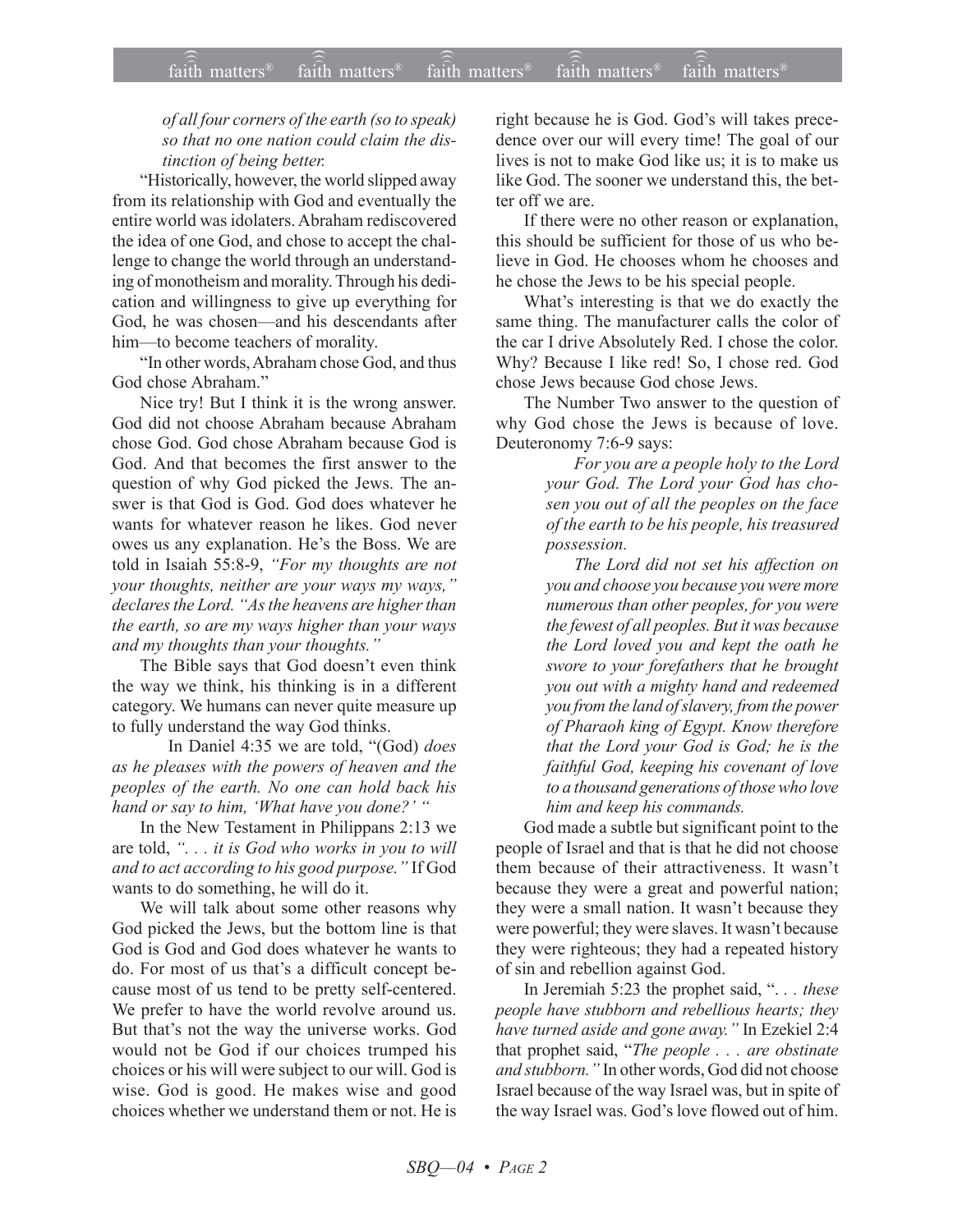It wasn't because the Hebrew people were attractive. God chose Israel as an object lesson of his love. It is easy to love the lovable, rich, attractive and responsive. It takes a far greater love to choose the difficult, rebellious and unresponsive.

When we make choices we have a tendency to go for the very best. At the Dog Pound we choose the puppy with the nice fur, gentle disposition and obedient response. At the Used Car Lot we normally go for the car with the lowest mileage and fewest scratches. When buying a house we select

the one with the newest roof and driest basement. God chose and loved Israel unconditionally-rebellion, problems and all.

There is great comfort and joy here for all

of us. If we are brutally honest with ourselves we must admit that not much about us appeals to God. But if God chooses and blesses people who have issues and problems, whose lives are a total mess, who are obstinate and stubborn and rebellious, well, then God will do that for us, too. Romans 5:6-8 says:

*You see, at just the right time, when we were still powerless, Christ died for the ungodly. Very rarely will anyone die for a righteous man, though for a good man someone might possibly dare to die. But God demonstrates his own love for us in this: While we were still sinners, Christ died for us.*

What was true for the Jews in the Old Testament is equally true for Christians today. We are still sinners but God loves us because that's who God is. It doesn't depend on our lovability or likeability. God chooses because of love.

The third answer to this question of why God chose the Jews is because of others. God had a job he wanted done and he chose the Jews to do the job. The history of the Jewish people actually begins in the first book of the Bible in Genesis chapter 12. In the opening lines of this chapter God is talking to Abram:

> *The Lord said to Abram, "Leave your country, your people and your fatherís household and go to the land that I will show you.*

> *ìI will make you a great nation and I will bless you; I will make your name great, and you will be a blessing. I will bless those*

 *Let us not forget that every blessing we have comes from God!*

*who bless you, and whoever curses you I will curse; and all peoples on earth will* be blessed through you.<sup>"</sup>

God asked Abram to leave a thriving metropolis of 250,000 people. Archaeologists and historians say it was one of the best places in the ancient world to live. Yet God invited him to leave there and go to an unknown frontier. It took great faith for Abram to say "Yes" to God's call, but God made marvelous promises to Abram. He promised Abram would become a great nation, receive

> great blessing and have great success. However, God expected that Abram and his descendants would take these blessings and pass them on to all the other peoples of the earth.

God gave his love and his law to the Hebrew people with the expectation

that they would become his missionaries to all the other nations of the world. With privilege came responsibility. But the tragic history of the nation is that they wanted to be blessed by God but they didn't want to be a blessing to others. Eventually they lost the blessing of God and the responsibility to tell God's truth and share God's blessings was given to Christians and to the church instead.

Reason Number Four to the question of why God chose the Jews is because of Jesus. For you see, the greatest story in the Bible is not that God chose the Jews. The greatest story in the Bible is that God chose Jesus. It is the story of God providing salvation for humankind.

God created us in his image, but we have all sinned and rebelled against God. Our only hope of getting back to God and gaining eternal life was for God to intervene and send a Savior. He chose to send his own Son. The eternal invisible Son of God was chosen to become human, live a perfect life, die on a cross, rise from the dead and give eternal life to all who believe.

If God's Son was to become human, that meant he had to have a human family. God could choose any family in history for his Son and he chose the family of Israel. You could take a red marker and trace the line of the Messiah from Abraham to Isaac to Jacob to Judah to David and down through the generations to Joseph and Mary.